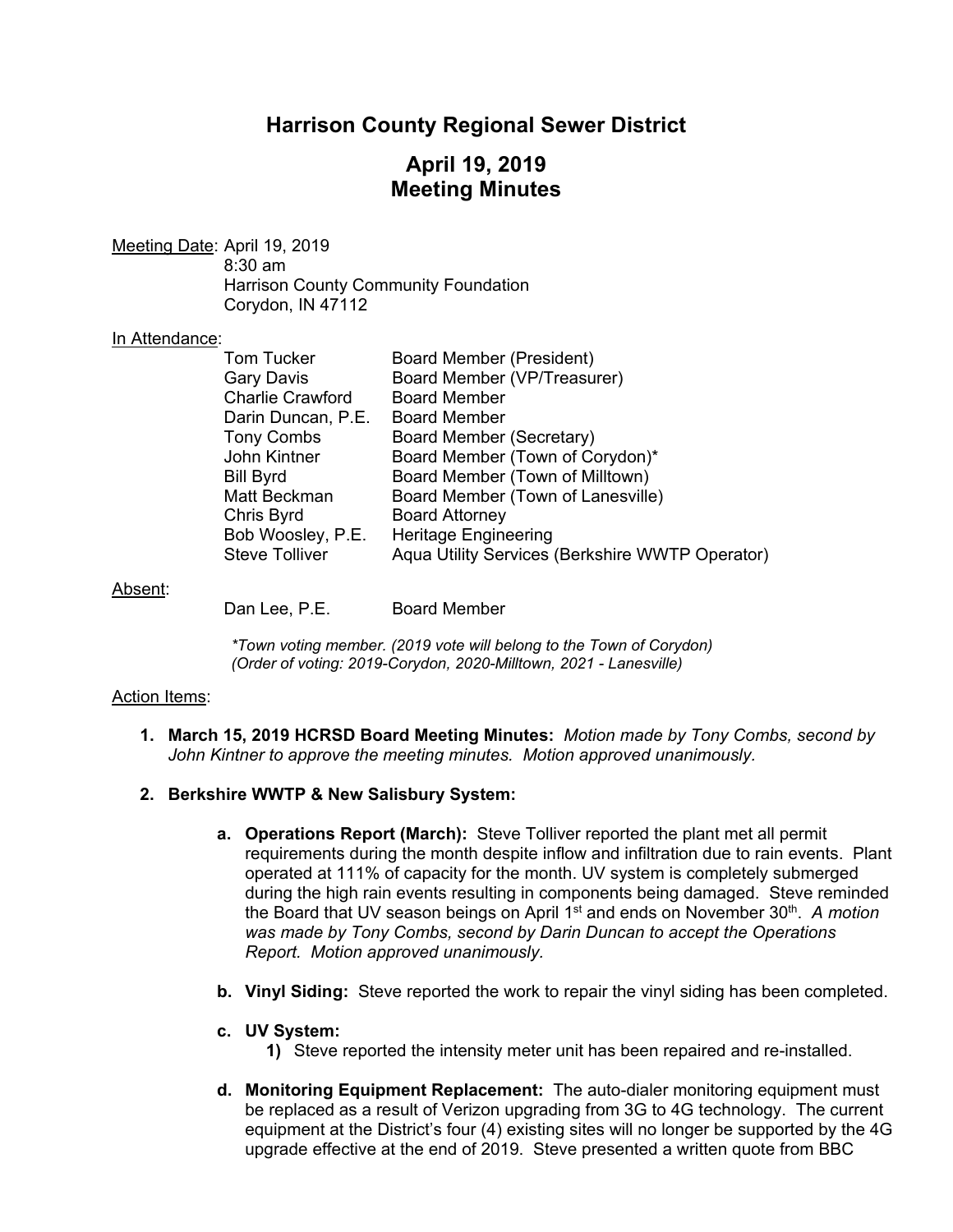HCRSD Mtg Minutes April 19, 2019 Page 2 of 3

> Pump and Equipment Company (Indianapolis, IN) to replace the four (4) existing units at the WWTP, Star Gas LS, Child Craft LS, and Schmidt Cabinet LS and add one (1) new unit at the Lanesville Interchange Lift Station (this location currently does not have an auto-dialer). Steve had a verbal quote from TNT Technologies (Floyds Knobs, IN). The Board asked Steve to return next month with three (3) written quotes. Quotes will be secured from BBC, TNT, and River City Controls. The Board will take action on the replacement of the auto-dialer units at the May meeting.

## **3. New Salisbury Sewer System:**

**a. Star Gas Lift Station fence damage:** The insurance company has approved Down Home Fencing, LLC (Corydon, IN) to perform the work. Awaiting work to be completed.

## **b. Berkshire MHP Collection System:**

- **1. Income Survey and Planning Grant Application:** *A motion was made by Gary Davis, second by Tony Combs for the following:*
	- *Request for permission to perform income survey: approach the County Commissioners to ask for the Commissioners to make a formal request to OCRA to allow for an income survey to be performed on behalf of the HCRSD in the efforts to determine if the area qualifies as low to moderate income. This is the first step in qualifying for a \$35,000 planning grant.*
	- *Planning Grant Matching Funds: The Planning Grant requires a \$3,889 local match. The District will fund this match from their current funds on hand.*
	- *Income Survey: Authorize River Hills to expend up to \$500 to perform the income survey as well as up to \$1,500 to allow Heritage to provide assistance as necessary to follow up with door to door support. Motion approved unanimously.*
- **c. Extension of Sewer to proposed Veterinary Clinic (7750 SR 135) and 7770 SR 135:** Bob informed the Board that he was prepared to approach the Commissioners to discuss extending service to serve these properties. There are three (3) options:
	- **1)** Connect to ex force main (FM) at rear of Post Office.
	- **2)** Extend 2" FM to the north along the rear of the properties along the east side of SR 135 to reach existing MH behind Rite Aid.
	- **3)** Construction 8" gravity sewer system and install new lift station to serve larger area.

The Board instructed Bob to prepared costs for all options to present and discuss with the Commissioners.

*The Board also instructed Bob to follow up with Jill Saegesser (River Hills) to determine if the low to moderate income survey could be extended to possibly allow for the Berkshire MHP Collection System study and the Veterinary Clinic gravity sewer option could be combined into one larger project.* 

**4. Milltown WWTP Improvements Project:** Bob Woosley and Bill Byrd provided an update on the Town's efforts to secure funding from Harrison and Crawford Counties. Crawford County has not committed to providing any funding at this time. They have asked the Town to return late this year to make a new request with the hopes of finding some funding to support the Project. The Town has committed to moving forward with